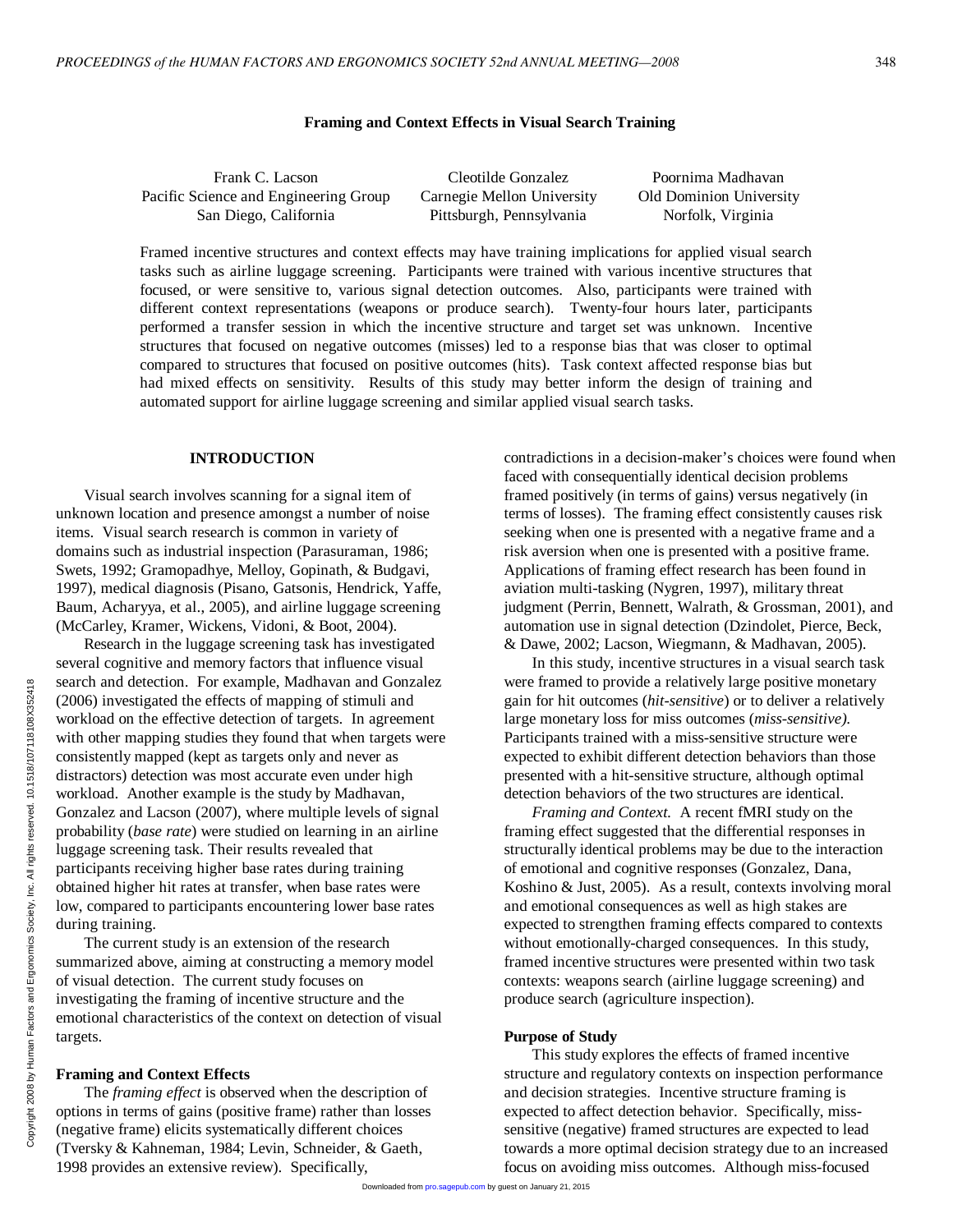incentive structures will lead to a more optimal decision strategy, reductions in overall detection performance (sensitivity) may occur due to an increase in false alarm rates. Additionally, the luggage screening context is expected to cause similar miss-focused behaviors due to the prevention focus on safety and responsibility relative to the produce inspection context. Finally, an interaction between incentive frame and context is expected; more emotionally-charged contexts such as airline luggage screening would have strengthened incentive framing effects.

## **METHOD**

#### **Participants**

Ninety undergraduate students, graduate students, and community members at Carnegie Mellon University participated in this experiment. Ages of the participants ranged from 18 to 45 and all reported to have normal or corrected vision. Upon completion of the 90-minute experiment that was conducted over two days, participants were given \$15 plus a performance bonus between \$0 and \$7.

#### **Visual Search Simulation**

A visual search simulation was developed to present a series of complex images within two contexts: weapons and produce. Participants in the weapons context played the role of a trainee airline security inspector and searched for one weapon (e.g. knife or gun) embedded within x-ray images of common travel items. In the produce context, participants played the role of a trainee agriculture inspector and searched for one fruit embedded within images of vegetables.

Images were constructed by putting together individual items in the image, controlling for clutter, size of the individual items, and size of the container (see Figure 1). The images for the weapons context were provided by the Transportation Safety Administration (TSA) and the images for the produce context were obtained from an internet search.



Figure 1. Sample visual search screenshot (weapons context).

## **Experiment Design**

*Independent Variables.* The experiment consisted of a 3 (framing structure) x 2 (context) between-participants design. The framing structure factor contained three levels: Miss-Sensitive (M-S), Hit-Sensitive (H-S), and Equal. The context factor contained two levels: Weapons and Produce.

| Table 1. Incentive structure and optimal response bias. |  |  |
|---------------------------------------------------------|--|--|
|---------------------------------------------------------|--|--|

| <b>Framing</b><br><b>Structure</b> | <b>Outcome (Points)</b> | <b>Response</b><br><b>Bias</b> |       |      |                 |
|------------------------------------|-------------------------|--------------------------------|-------|------|-----------------|
|                                    | <b>Hit</b>              | <b>Miss</b>                    | FA    | CR   | $ln\beta_{opt}$ |
| Miss-Sensitive<br>(Loss)           | $+50$                   | $-350$                         | $-24$ | $+1$ | $-1.39$         |
| Hit-Sensitive<br>(Gain)            | $+350$                  | $-50$                          | $-24$ | $+1$ | $-1.39$         |
| Equal                              | $+1$                    | $-1$                           | - 1   | $+1$ | $+1.39$         |

For each outcome, Table 1 (see above) describes the values and costs associated with each outcome. Note that Miss outcomes received the greatest point change (-350) in the M-S structure while Hit outcomes received the greatest point change (+350) in the H-S structure. All outcomes in the Equal group receive either  $+1$  (H and CR) or  $-1$  (M and FA).

The measure of optimal response bias ( $\beta_{opt}$ ) (Wickens & Hollands, 2000) was used to ensure an identical expected value between the M-S and H-S frames. The quantities  $p(N)$ and p(S) refer to the noise and signal base rate, respectively. Values of correct rejection outcomes and hit outcomes are referred as V(CR) and V(H). Costs of false alarms and misses are referred as C(FA) and C(M). A natural logarithmic transformation was than performed on  $β<sub>opt</sub>$  to account for floor and ceiling effects.

 $\beta_{\text{opt}} = [p(N) / p(S)]$  \* [ V(CR) + C(FA) / V(H) + C(M)] (1)

The H-S and M-S groups had an identical optimal response bias measure (ln $\beta_{opt} = -1.39$ ), meaning that the problems were structurally identical and only differed in the framing of the problem. The Equal group optimal response bias corresponds to a strategy to maximize the number of correct decisions.

Additionally, the incentive structure in Table 1 above was created using a number of assumptions related to a signal base rate below chance (20%) and the representation of the task towards airline luggage screening. First, Hits and Misses were considered more valuable (contained a higher absolute value) than False Alarms and Correct Rejections. Second, False Alarms costs were considered more valuable than Correct Rejections. As a result, it was not feasible to create a FA-Sensitive (FA-S) and CR-Sensitive (CR-S) framing structure that 1) fit the previously mentioned assumptions and 2) contained an identical optimal response bias of the H-S and M-S structures.

*Dependent Variables.* Dependent variables consisted of sensitivity (d') and response bias (ln $\beta$ ) measures.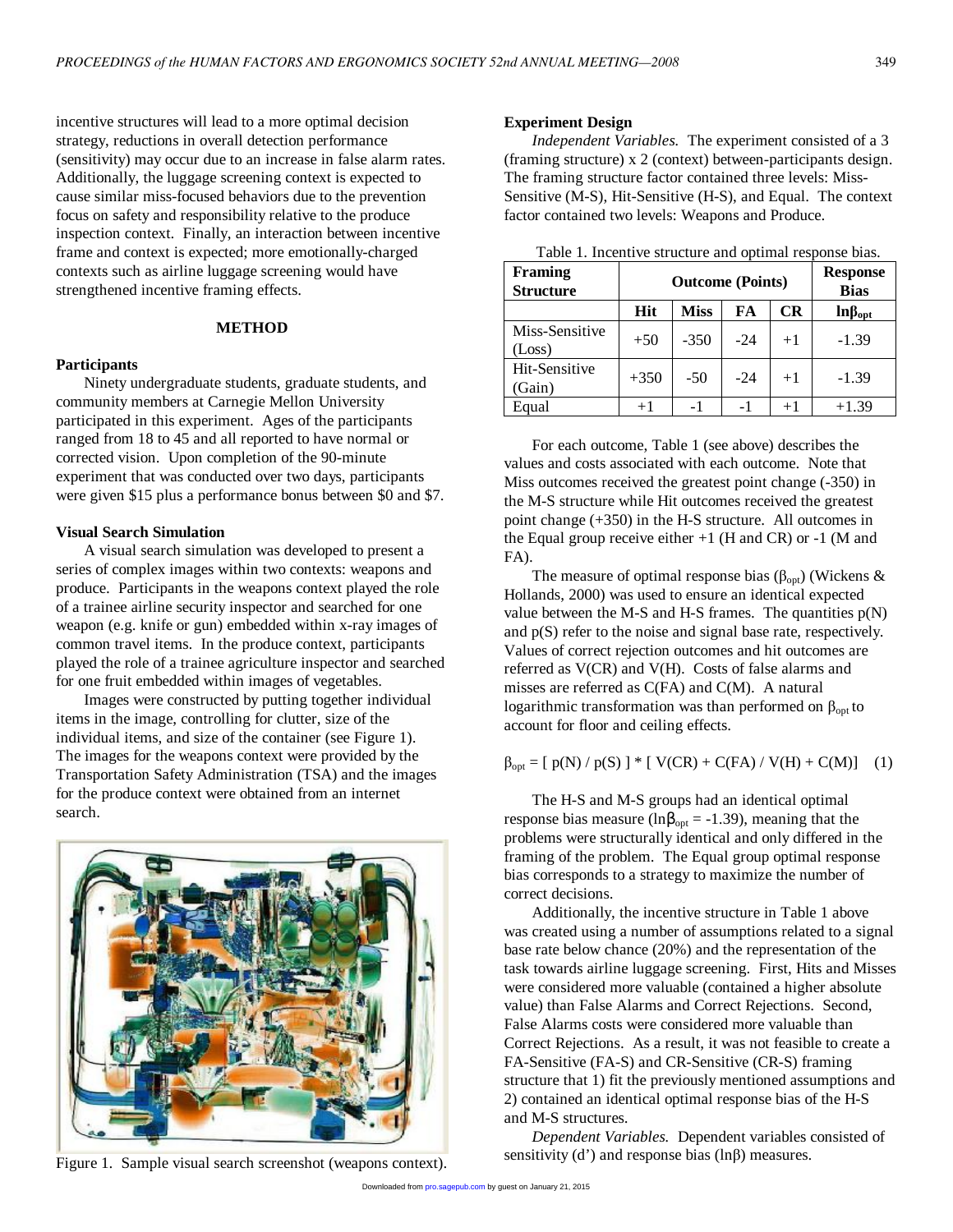## **Procedure**

*Day 1: Training.* Participants were assigned into one of three framing levels: M-S, H-S, and Equal and one of two stimuli types: weapons and fruit. Participants were then given an instruction set containing a role and task description. This instruction set also described the assigned outcome structure. All participants were instructed to maximize their score, thus maximizing their performance bonus.

Participants then performed the visual search task on 360 images, split into 12, 30-trial blocks. A unique four-item target set was shown to the participant before each block. Twenty percent of trials in each block (6 out of 30) contained one item from the signal set. In each trial, an image was presented for 3 seconds; time remaining was graphically shown below the luggage image. After the presentation, the screen cleared and participants were prompted to make a decision on whether to search or to pass the bag. Confidence ratings for each decision were collected on a 5-point Likert scale.

Outcome feedback was provided after the decision and confidence rating declaration. Participants were then presented with a button to proceed to the next trial. A summary screen containing the participant's current performance bonus and the cumulative hit, miss, false alarm, and correct rejection rates appeared after every two trial blocks (60 trials). On average, the training phase lasted 60 minutes.

*Day 2: Transfer.* Participants returned at the same time slot the following day for a transfer phase that differed from the training phase in four aspects. The target set contained novel items that were not previously seen by the participants. Novel items in the weapons context consisted of non-gun, non-knife dangerous items. In the produce context, novel items consisted of fruit not previously shown to the participant. The four-item target sets were not presented before each trial block. The outcome structure was also hidden and instructions stated that participants should "use previous training to maximize their perceived point total." Participants performed the signal detection task on 6, 30-trial blocks. Twenty percent of the trials (6 out of 30) contained a signal item.

Outcome feedback was provided in a manner similar to the training phase; the stimulus image was shown on the screen and a red rectangular box highlighted the target= if present. The words "Hit," "Miss, "False Alarm," or "Correct Rejection" appeared below the image. However, no outcome score was given for each trial. On average, the 180-trial transfer phase lasted 30 minutes.

The performance bonus was calculated based on the participant's score on each day compared to a normalized distribution of possible scores for that particular incentive structure. After each block of 30 trials, the simulation provided the participant with feedback on their performance bonus.

# **RESULTS**

To recall, in agreement with the framing effect, H-S and M-S frames are expected to produce opposite results in performance, despite the equivalent problem structure. Also, stronger framing effects were expected in the Weapons compared to the Produce context. Results were presented using a 3 (Framing Structure) x 2 (Context) ANOVA. A series of Independent Samples t-tests were performed if main or interaction effects were found.

## **Sensitivity (d')**

*Training phase.* Figure 2 presents the mean and standard error of d' for each of the framing structures and contexts during training and transfer. A main effect for Framing Structure was found  $F(2, 84) = 6.51$ ,  $p < .01$ . No significant d' differences were found between the H-S and the Equal levels. However, the Equal level ( $M = 2.35$ ,  $SD = 0.39$ ) had a greater d' than the M-S level ( $M = 1.94$ ,  $SD = 0.53$ ),  $t(57) =$ 3.29,  $p < 0.01$ . The H-S level ( $M = 2.31$ ,  $SD = 0.47$ ) had a greater d' than the M-S level,  $t(59) = 2.86, p < .01$ . No significant effects were found for Context and a Framing Structure X Context interaction.

*Transfer phase.* A main effect for Framing Structure was found at transfer  $F(2, 84) = 7.04$ ,  $p < .01$ . No significant d' differences were found between the H-S and the Equal levels. The Equal level ( $M = 2.28$ ,  $SD = 0.61$ ) had a greater d' than the M-S level ( $M = 1.82$ ,  $SD = 0.74$ ),  $t(57) = 2.59$ ,  $p < .02$ . The H-S level ( $M = 2.21$ ,  $SD = 0.63$ ) had a greater d' than the M-S level,  $t(59) = 2.20$ ,  $p < .05$ . In contrast to the training results, at transfer there was a main effect for Context *F*(1, 84) = 50.63,  $p < .01$ . The Produce context ( $M = 2.49$ ,  $SD =$ 0.63) had a greater d' than the Weapon context ( $M = 1.70$ ,  $SD = 0.49$ ,  $t(88) = 6.62$ ,  $p < .01$ . No significant Frame X Context interaction was found.



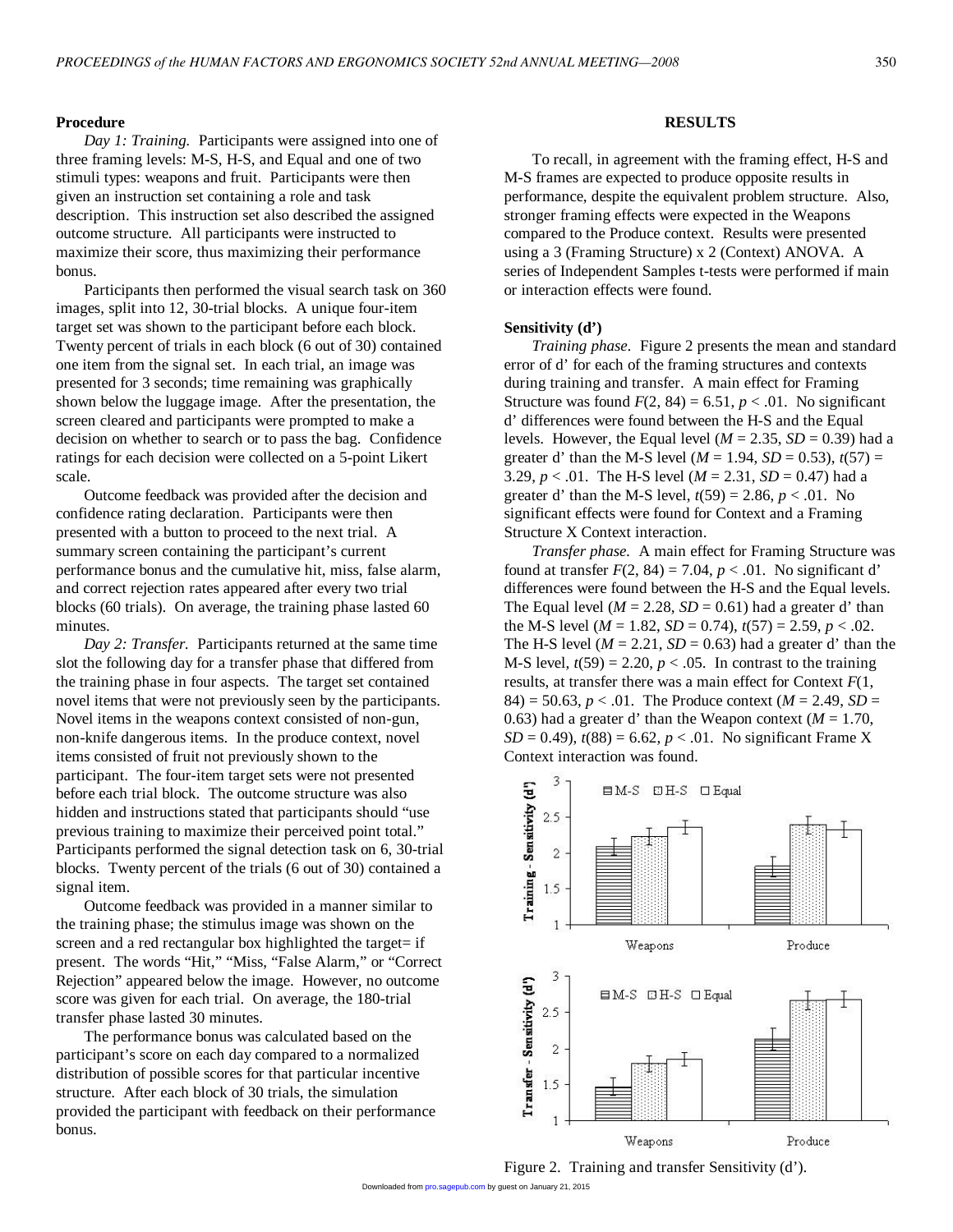## **Response bias (lnβ)**

*Training phase.* Figure 3 presents the mean and standard error of lnβ for each of the framing structures and contexts during training and transfer. A main effect for Framing Structure was found  $F(2, 84) = 7.73$ ,  $p < .01$ . No significant lnβ differences were found between the H-S and the Equal levels. However, the Equal level  $(M = 1.71, SD = 0.61)$  also had a greater ln $\beta$  than the M-S level ( $M = 1.03$ ,  $SD = 0.86$ ),  $t(57) = 3.47, p < .01$ . However, the H-S level (*M* = 1.55, *SD* = 0.79) had a greater ln $\beta$  than the M-S level,  $t(59) = 2.44$ ,  $p <$ .02. A main effect for Context was also found  $F(1, 84) =$ 16.21,  $p < .01$ . The Produce context ( $M = 1.72$ ,  $SD = 0.75$ ) had a greater lnβ than the Weapon context ( $M = 1.13$ , *SD* = 0.76),  $t(88) = 3.70$ ,  $p < 0.01$ . No significant Framing Structure X Context interaction was found.

*Transfer phase.* A main effect for Framing Structure was found  $F(2, 84) = 11.00, p < .01$ . No significant ln $\beta$ differences were found between the H-S and the Equal levels. However, the Equal level ( $M = 2.16$ ,  $SD = 0.95$ ) had a greater lnβ than the M-S level (*M* = 1.21, *SD* = 1.03), *t*(57) = 3.67, *p*  $< .01$ . The H-S level (*M* = 1.94, *SD* = 0.85) had a greater ln $\beta$ than the M-S level,  $t(59) = 3.01$ ,  $p < .01$ . A main effect for Context was also found  $F(1, 84) = 25.63$ ,  $p < .01$ . The Produce context ( $M = 2.20$ ,  $SD = 1.00$ ) had a greater ln $\beta$  than the Weapon context ( $M = 1.32$ ,  $SD = 0.84$ ),  $t(88) = 4.51$ ,  $p <$ .01. No significant Framing Structure X Context interaction was found.





# **DISCUSSION**

As expected, participants with a miss-focused incentive structure consistently exhibited detection behaviors closest to optimal compared to the control incentive structure. Explanations for these consistent miss-sensitive response bias differences can be explained by framing effects. Participants receiving negatively framed information were risk seeking; they indicated signal presence more often to avoid the relatively large penalty for miss outcomes. Participants indicating 'signal present' even when the signal was not visually detected may have adopted this strategy.

However, participants receiving hit-sensitive structures acted in a similar fashion than the control incentive structure. The relatively high value given for a hit outcome may not have been enough to counter consistent effects in visual search such as conservatism in setting response bias (Healy & Kubovy, 1981). Due to a base rate significantly lower than chance, it is often statistically correct to indicate: 'no, signal absent.' when one is unsure of the signal item's presence.

While the miss-focused incentive structure led to a more optimal decision strategy in terms of response bias, it also led to reduced detection sensitivity. The reduced sensitivity was possibly consequence of participants choosing to search the bag even when the base rate statistically supported passing the bag. Visual inspection of the training and transfer results suggest that detection behaviors learned in training were consistent in transfer.

Context effects also supported our expectations; the prevention focus exhibited by the weapons context led to a more optimal detection strategy compared to a produce context. These effects are similar to the ones exhibited by the miss-sensitive framing structure and can be explained in a similar manner. The participant's goal in a prevention focus context such as airline luggage screening invokes obligations such as national security. However, in the unknownincentive transfer environment, reversals in sensitivity were found in the produce context. Distinguishing between previously unseen fruit and vegetables produce can be seen as much easier than distinguishing between unseen dangerous items and common travel items. In addition, context effects include a focus on desires and positive outcomes (promotionfocus) or responsibilities and negative outcomes (preventionfocus), known as *regulatory focus* (Higgins, 1997).

Framing by context interaction effects were expected, but not shown in this study. A lack of interaction effects may be explained by a lack of establishing the intended context with the chosen participant set. Task context may be established over a long period time as users experience the non-monetary benefits and costs of their decisions. Additional non-search factors such as queuing (Marin, Drury, Batta, & Lin, 2007) may strengthen the task's representativeness to airline luggage screening.

Potential future areas of study with framing and context effects in visual search include the use of measures and techniques of the Cutoff Reinforcement Learning Model (Erev, 1998; Erev, Gopher, Itkin, & Greenshpan, 1995). Additionally, fixing the signal and noise distributions, known as an *external noise paradigm* (Gopher et. al, 1995), may help better isolate specific response bias effects. Exploring more salient incentive structure frames and contexts to match the structure of high-stakes decisions (Kunreuther et al., 2002) is another promising direction. Changing the task